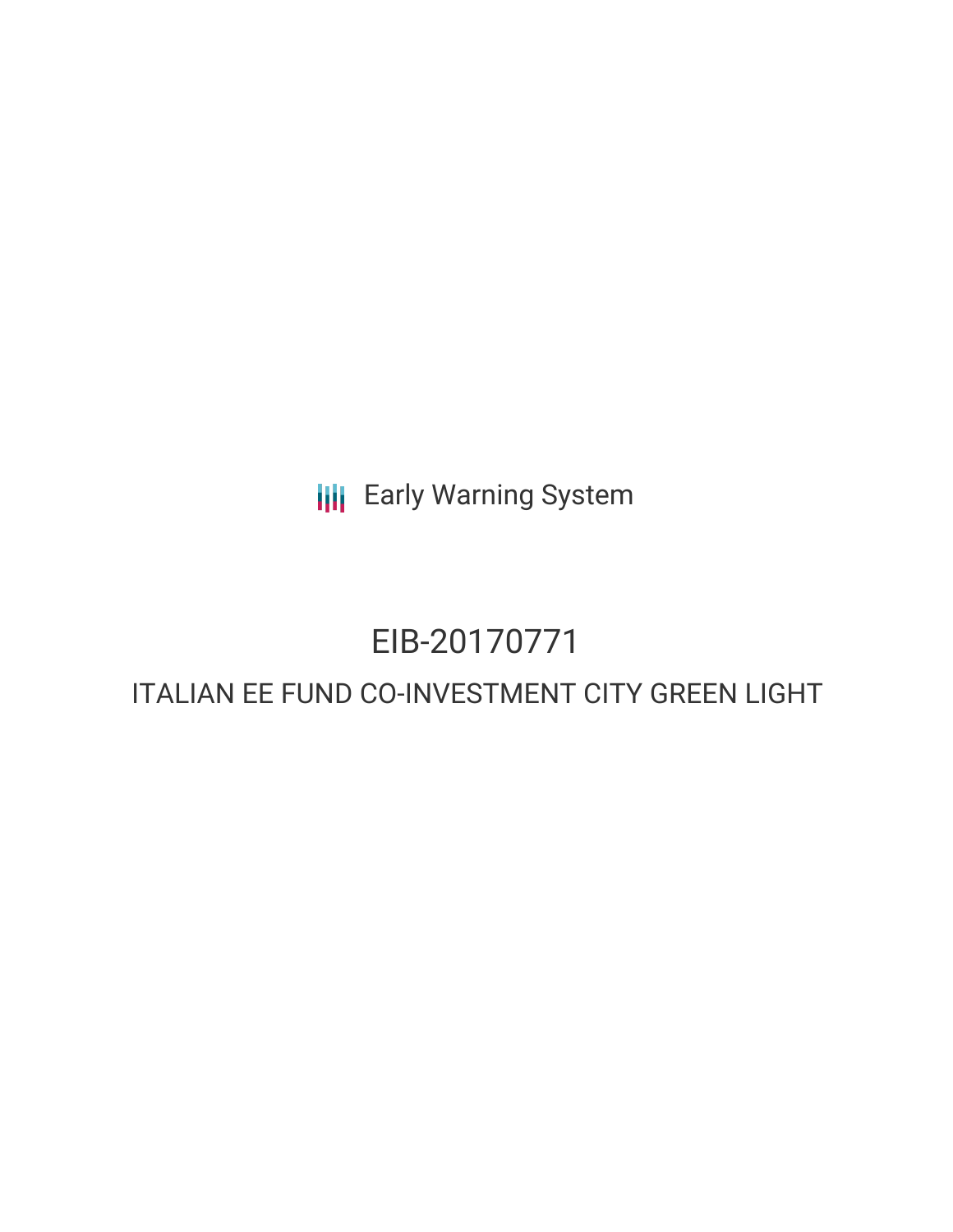

### **Quick Facts**

| <b>Countries</b>               | Italy                                 |
|--------------------------------|---------------------------------------|
| <b>Financial Institutions</b>  | European Investment Bank (EIB)        |
| <b>Status</b>                  | Proposed                              |
| <b>Bank Risk Rating</b>        | U                                     |
| <b>Borrower</b>                | <b>ITALIAN ENERGY EFFICIENCY FUND</b> |
| <b>Sectors</b>                 | Energy                                |
| <b>Investment Type(s)</b>      | Loan                                  |
| <b>Investment Amount (USD)</b> | $$34.45$ million                      |
| <b>Project Cost (USD)</b>      | \$146.42 million                      |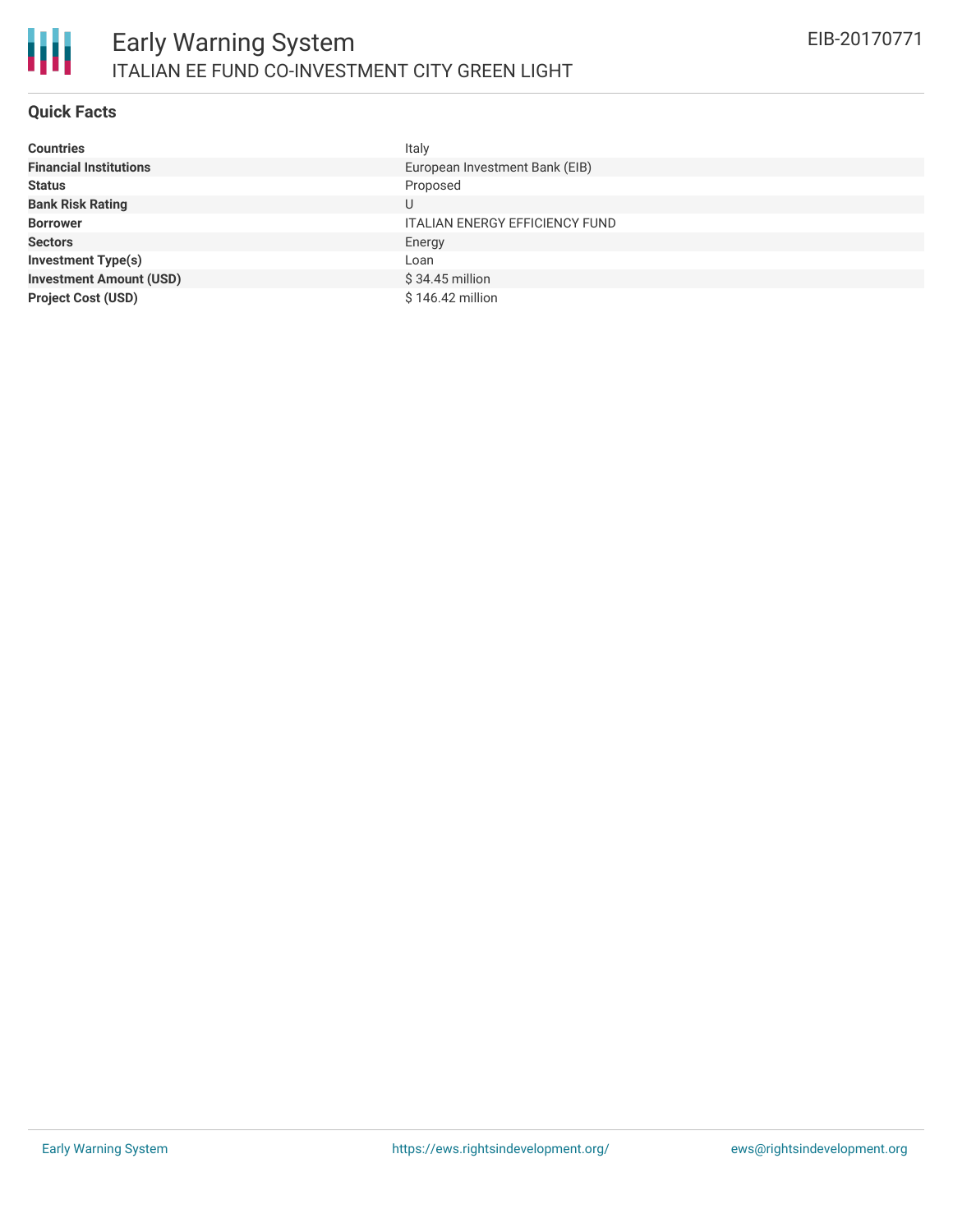

### **Project Description**

This project provides co-financing with the Italian Energy Efficiency Fund in City Green Light Srl, a special purpose vehicle looking to implement muncipal public lighting operations in Italy. 60% of the projects in City Green Light's portfolio include energy efficiency projects.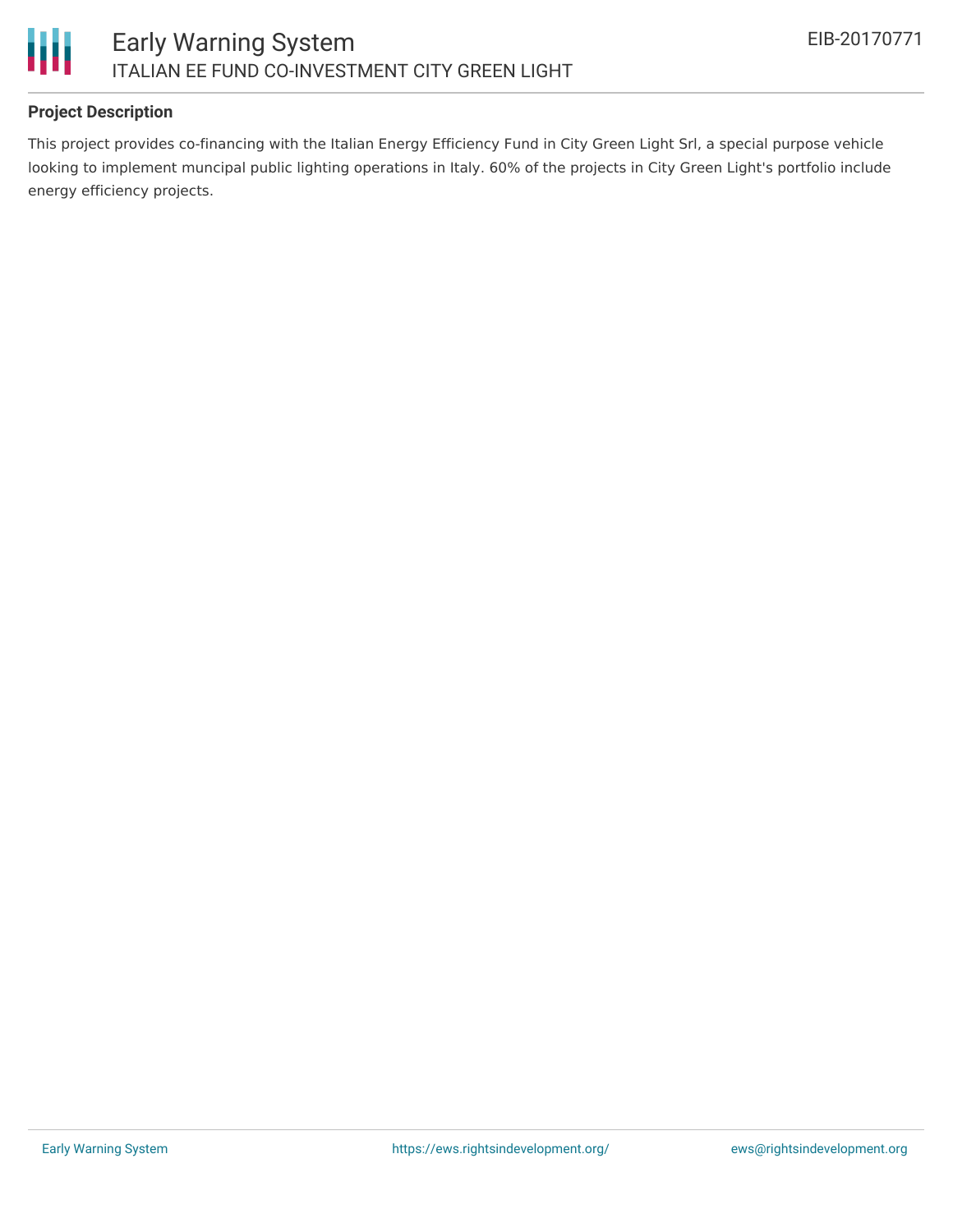### 朋 Early Warning System ITALIAN EE FUND CO-INVESTMENT CITY GREEN LIGHT

### **Investment Description**

European Investment Bank (EIB)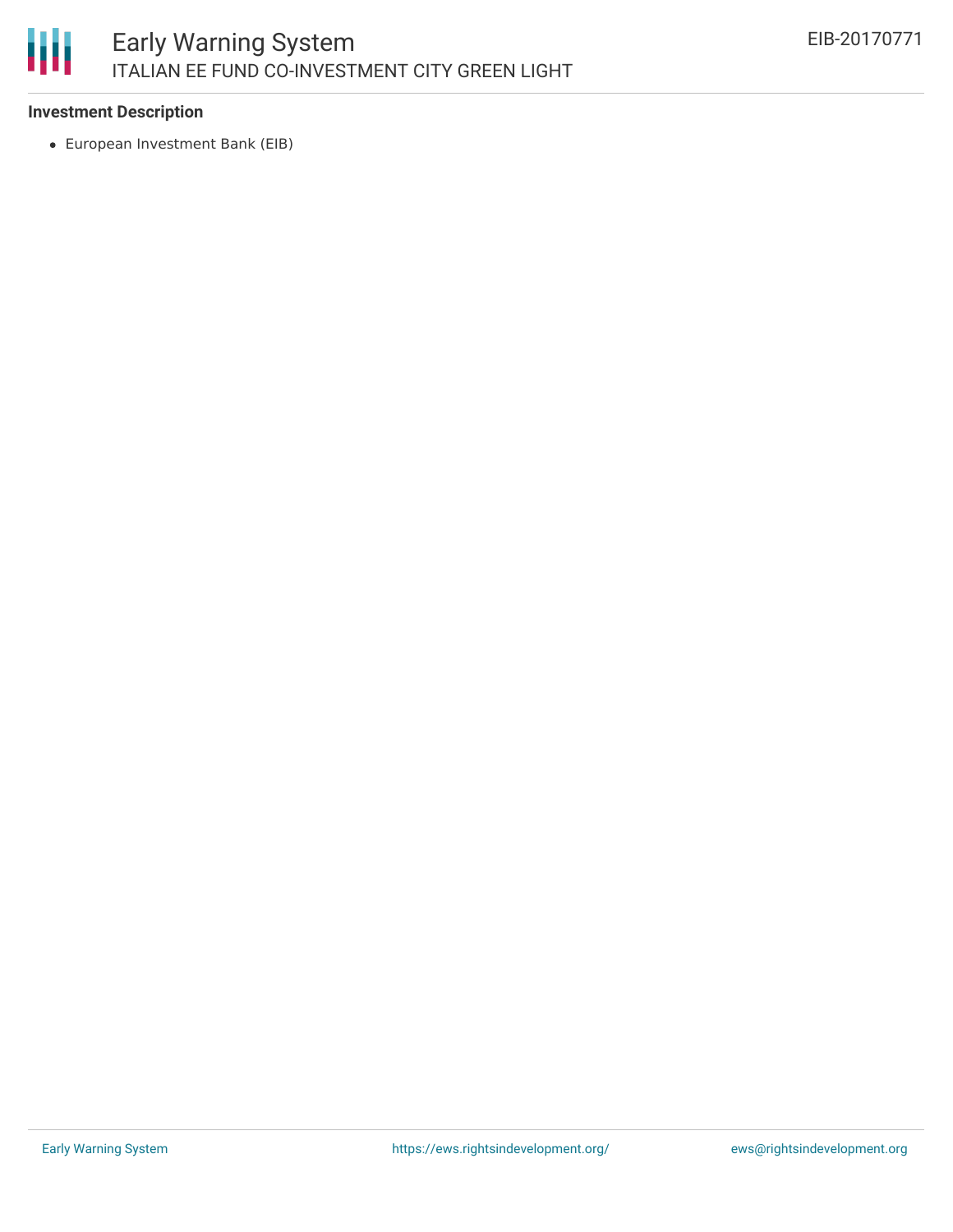# 冊

### Early Warning System ITALIAN EE FUND CO-INVESTMENT CITY GREEN LIGHT

| <b>Private Actor 1</b>   | <b>Private Actor</b><br>Role | <b>Private Actor</b><br>Sector | <b>Relation</b>          | <b>Private Actor 2</b> | <b>Private Actor</b><br>2 Role | <b>Private Actor</b><br>2 Sector |
|--------------------------|------------------------------|--------------------------------|--------------------------|------------------------|--------------------------------|----------------------------------|
| $\overline{\phantom{0}}$ |                              | $\overline{\phantom{0}}$       | $\overline{\phantom{a}}$ | City Green Light Srl   | Client                         |                                  |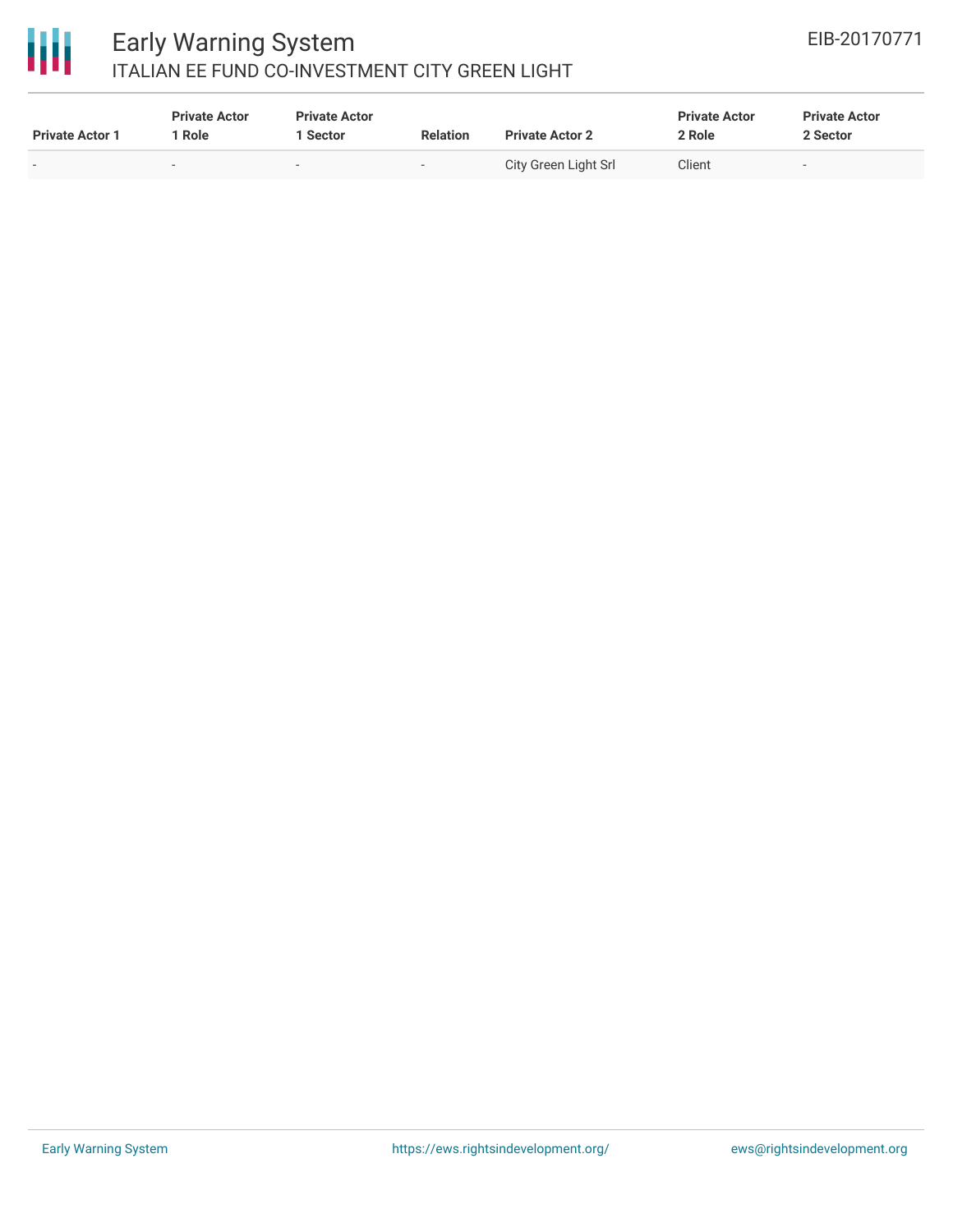### **Contact Information**

No contact information available at time of writing.

#### **ACCOUNTABILITY MECHANISM OF EIB**

The EIB Complaints Mechanism is designed to facilitate and handle complaints against the EIB by individuals, organizations or corporations affected by EIB activities. When exercising the right to lodge a complaint against the EIB, any member of the public has access to a two-tier procedure, one internal - the Complaints Mechanism Office - and one external - the European Ombudsman. A complaint can be lodged via a written communication addressed to the Secretary General of the EIB, via email to the dedicated email address complaints@eib.org, by completing the online complaint form available at the following address: http://www.eib.org/complaints/form, via fax or delivered directly to the EIB Complaints Mechanism Division, any EIB local representation office or any EIB staff. For further details, check:

http://www.eib.org/attachments/strategies/complaints\_mechanism\_policy\_en.pdf

When dissatisfied with a complaint to the EIB Complaints Mechanism, citizens can then turn towards the European Ombudsman. A memorandum of Understanding has been signed between the EIB and the European Ombudsman establishes that citizens (even outside of the EU if the Ombudsman finds their complaint justified) can turn towards the Ombudsman on issues related to 'maladministration' by the EIB. Note that before going to the Ombudsman, an attempt must be made to resolve the case by contacting the EIB. In addition, the complaint must be made within two years of the date when the facts on which your complaint is based became known to you. You can write to the Ombudsman in any of the languages of the European Union. Additional details, including filing requirements and complaint forms, are available at: http://www.ombudsman.europa.eu/atyourservice/interactiveguide.faces